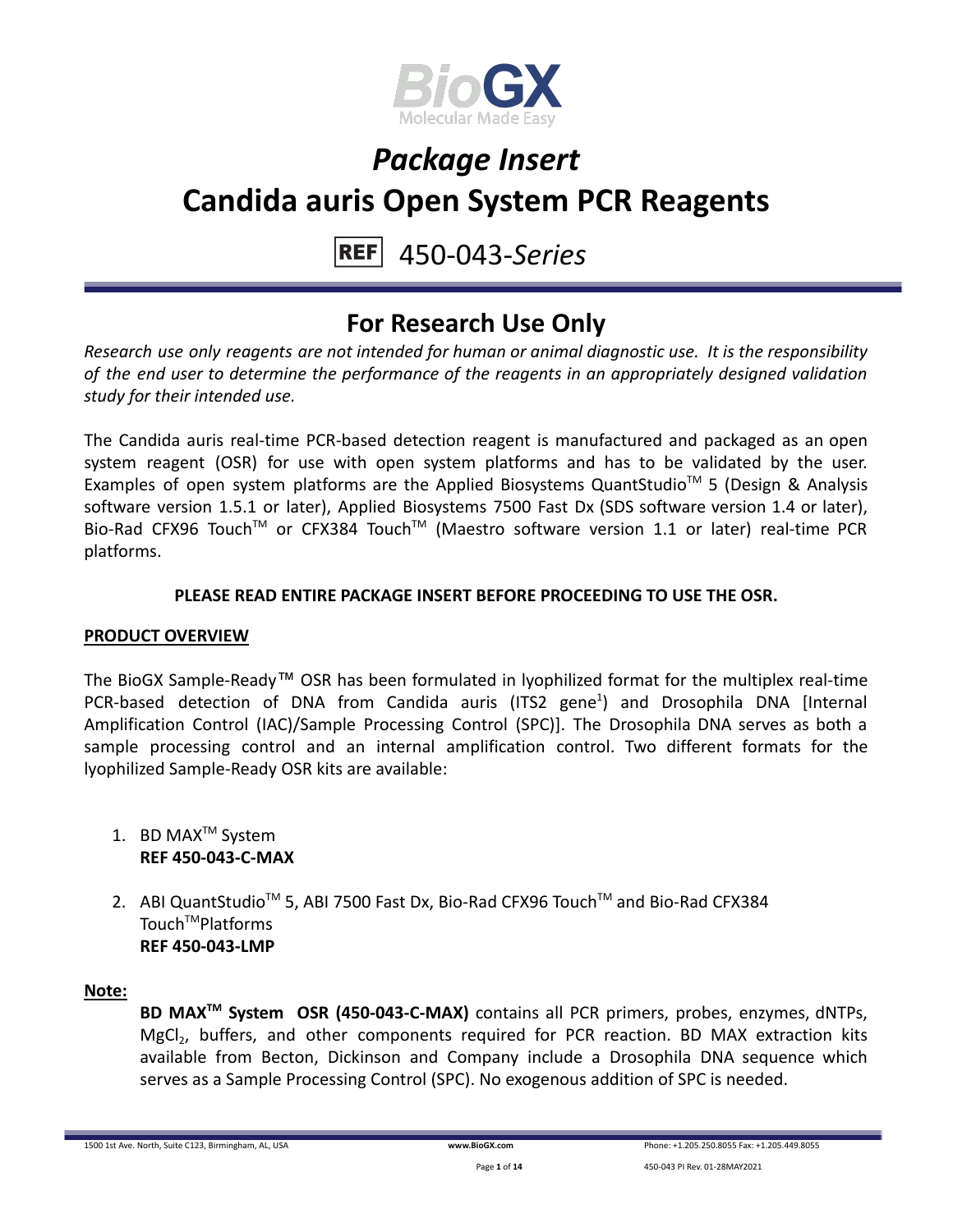

#### 450-043-*Series* **REF**

**OSR for ABI and Bio-Rad Platforms (450-043-LMP)** contain all PCR primers, probes, enzymes, dNTPs, MgCl<sub>2</sub>, buffers, and other components required for the PCR reaction. Drosophila DNA sequence is included in the OSR master mix and serves as Internal Amplification Control (IAC). No exogenous addition of SPC is needed.

### **PACKAGE CONTENTS**

**BioGX REF:** 450-043-C-MAX **Platform(s):** BD MAX<sup>™</sup> System

Each 24-reaction package contains two pouches:

- 1. First pouch contains 24 sealed BD MAX<sup>™</sup> tubes of BioGX lyophilized Sample-Ready<sup>™</sup> OSR, each tube sufficient for a 12.5 µL PCR reaction.
- 2. Second pouch contains 24 sealed BD MAX<sup>™</sup> tubes, each containing 25  $\mu$ L of OSR-specific BioGX Rehydration Buffer.

### **BioGX REF:** 450-043-LMP

Platform(s): ABI QuantStudio<sup>™</sup> 5, ABI 7500 Fast Dx, Bio-Rad CFX96 Touch<sup>™</sup> and Bio-Rad CFX384  $T$ ouch $T$ <sup>M</sup>

Each 64-reaction package consists of one pouch:

1. The pouch contains 2 x 8-tube strips. Each tube contains BioGX lyophilized Sample-Ready<sup>™</sup> OSR sufficient for 4 x 15 µL PCR reactions.

Note: 8-tube strips containing reagents ARE NOT compatible with ABI QuantStudio<sup>™</sup> 5, ABI 7500 Fast Dx, Bio-Rad CFX96 Touch™ and Bio-Rad CFX384 Touch™ instruments.

### **EQUIPMENT AND MATERIALS REQUIRED BUT NOT PROVIDED**

- Lyophilized Positive Control Template DNA Beads  $(10^5 \text{ copies/head})$ 
	- BioGX *Candida auris* (Part number 720-0173)
- BioGX Molecular Grade Water or equivalent
	- BioGX Rehydration Water (Part number: 800-0035-12)
- BD MAX ™ ExK ™ DNA-3 (US BD catalog no. 442822/ International BD catalog no. 442818)
- BD MAX ™ PCR Cartridges (US and International BD catalog no. 437519)
- Vortex Genie 2 Vortexer (VWR catalog no. 58815-234) or equivalent
- Disposable nitrile gloves
- Applied Biosystems QuantStudio 5 (0.2 mL) consumables.
	- Thermo Fisher optical 8-tube strip (catalog no. 4316567)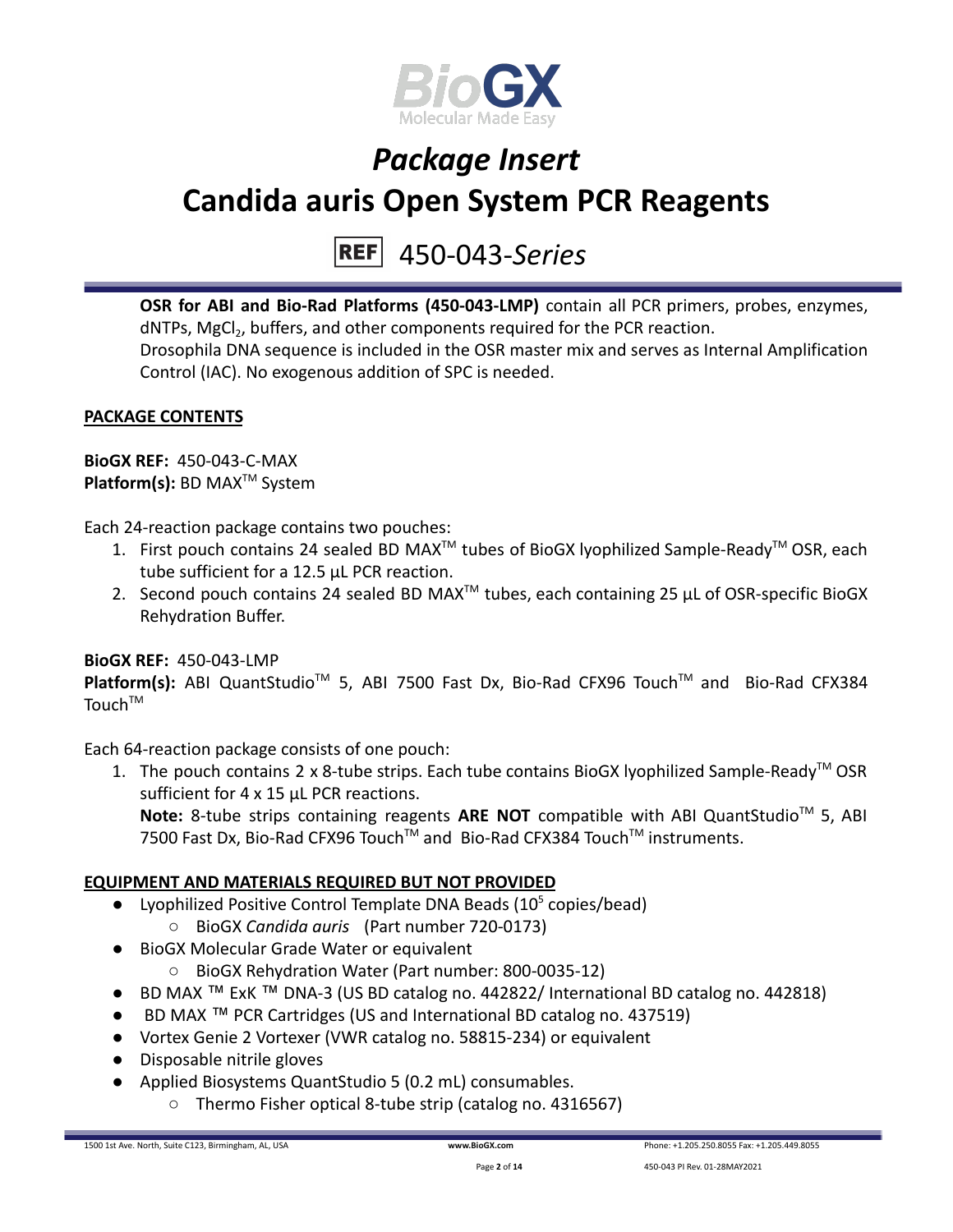

450-043-*Series* **REF** 

- Thermo Fisher ultra-clear optical caps, strips of 8 (catalog no. AB-0866)
- Thermo Fisher 96-well optical clear reaction plates (catalog no. A36924)
- Thermo Fisher 96-well qPCR plate seals (catalog no. AB-1170)
- Applied Biosystems 7500 Fast Dx (0.1 mL) consumables.
	- Thermo Fisher optical 8-tube strip (catalog no. 4358293)
	- Thermo Fisher ultra-clear optical caps, strips of 8 (catalog no. 4323032)
	- Thermo Fisher 96-well optical reaction plates (catalog no. 4346906)
	- Thermo Fisher 96-well qPCR plate seals (catalog no. 4311971)
- Bio-Rad CFX96 Touch consumables.
	- Bio-Rad 8-tube PCR strips without caps (catalog no. TLS0851)
	- Bio-Rad Optical flat 8-cap strips for PCR tubes (catalog no. TCS0803)
	- Bio-Rad 96-well plates (catalog no. HSP9655)
	- Bio-Rad 96-well plate sealing film, optical (catalog no. MSB1001)
- Bio-Rad CFX384 Touch consumables.
	- Bio-Rad 384-well plates (catalog no. HSP3905)
	- Bio-Rad 384-well plate sealing film, optical (catalog no. MSB1001)

### **WARNINGS AND PRECAUTIONS**

- For research use only. Not intended for human or animal diagnostics use.
- If handling biological samples, including used Extraction Kits and PCR Cartridges, treat as if capable of transmitting infectious agents in accordance with safe laboratory procedures such as those described in CLSI Document M29 $2$  and in Biosafety in Microbiological and Biomedical Laboratories<sup>3</sup>.
- BioGX REF: 450-043-C-MAX has been quality control tested only with the BD Open System Extraction Kits on the BD MAX<sup>™</sup> System.
- BioGX REF: 450-043-LMP has been quality control tested only with the ABI QuantStudio<sup>™</sup> 5, ABI 7500 Fast Dx, Bio-Rad CFX96 Touch™ and Bio-Rad CFX384 Touch<sup>™</sup> real-time PCR platforms.
- Do not use the reagents if the protective pouches are open or torn upon arrival.
- Close reagent protective pouches promptly with the zip seal after each use. Remove any excess air in the pouches prior to sealing and store at 2-8 °C.
- Do not remove desiccant from the PCR master mix pouches.
- Do not use Sample-Ready**TM** master mix if the desiccant is not present or is broken inside the Sample-Ready**TM** master mix pouches.
- Do not use reagent tubes if the foil seal has been opened or damaged.
- Do not mix reagents from different pouches and/or kits and/or lots.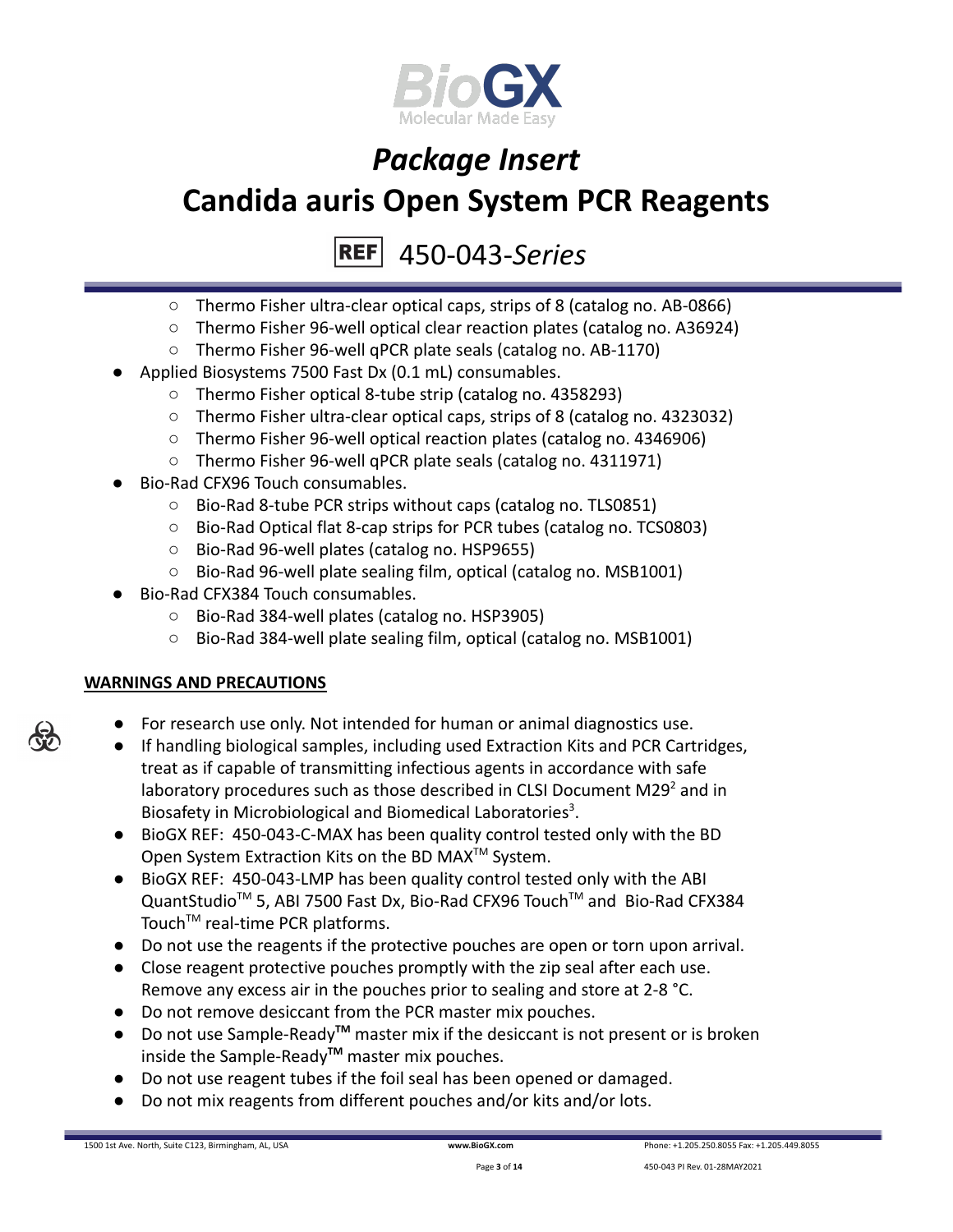

450-043-*Series*

- Do not use expired reagents and/or materials.
- Refer to BD MAX<sup>™</sup> ExK<sup>™</sup> DNA-3 Extraction Kit Instructions or to other respective nucleic acid extraction kits manufacturers' instructions for information about proper handling, cautions, and proper waste disposal.
- Do not mix septum caps between Sample Buffer Tubes or re-use septum caps as contamination may occur and compromise test results.
- Check BD Unitized Reagent Strips for proper liquid fills (ensure that the liquids are at the bottom of the tubes).
- Do not pipette by mouth.

 $\mathbf{i}$ 

- Do not smoke, drink, or eat in areas where samples or kits are being handled.
- Dispose of unused reagents and waste in accordance with country, federal, provincial, state, and local regulations.
- Use clean gloves when handling extraction kit components and PCR reagents and buffer tubes.

#### **STORAGE REQUIREMENTS AND RECOMMENDATIONS**



Product ships at ambient temperature, but BioGX recommends long-term storage at 2-8°C. Reagents have been tested to demonstrate optimal performance when stored properly and consumed by the Manufacturer Recommended Use By Date. The end user may opt to extend the useful life for Research Use Only reagents upon completing their own performance validations. BioGX's guarantee of reagent integrity does not extend beyond the Manufacturer Recommended Use By Date when stored properly. Avoid exposing the reagents (lyophilized or rehydrated) to direct sunlight or long-term ambient lighting. Tightly reseal the pouch with unused reactions and immediately return to a refrigerator after opening. To mitigate reagent performance degradation from exposure to moisture, BioGX suggests using the entire contents of the opened pouch within 2 months; however, the user may choose to verify an extended working time > 2 months by performance testing with positive controls and an examination of the sample preparation control target.

### **SAMPLE TYPES UTILIZED FOR QUALITY CONTROL TESTING**

- -Urine (neat or boric acid preserved)
- -Swab samples collected in Copan Universal Transport Media (UTM $^{\circledR}$ ) or Copan ESwab<sup>TM</sup>
- -Pretreated sputum samples
- -Pretreated bronchoalveolar lavage (BAL) samples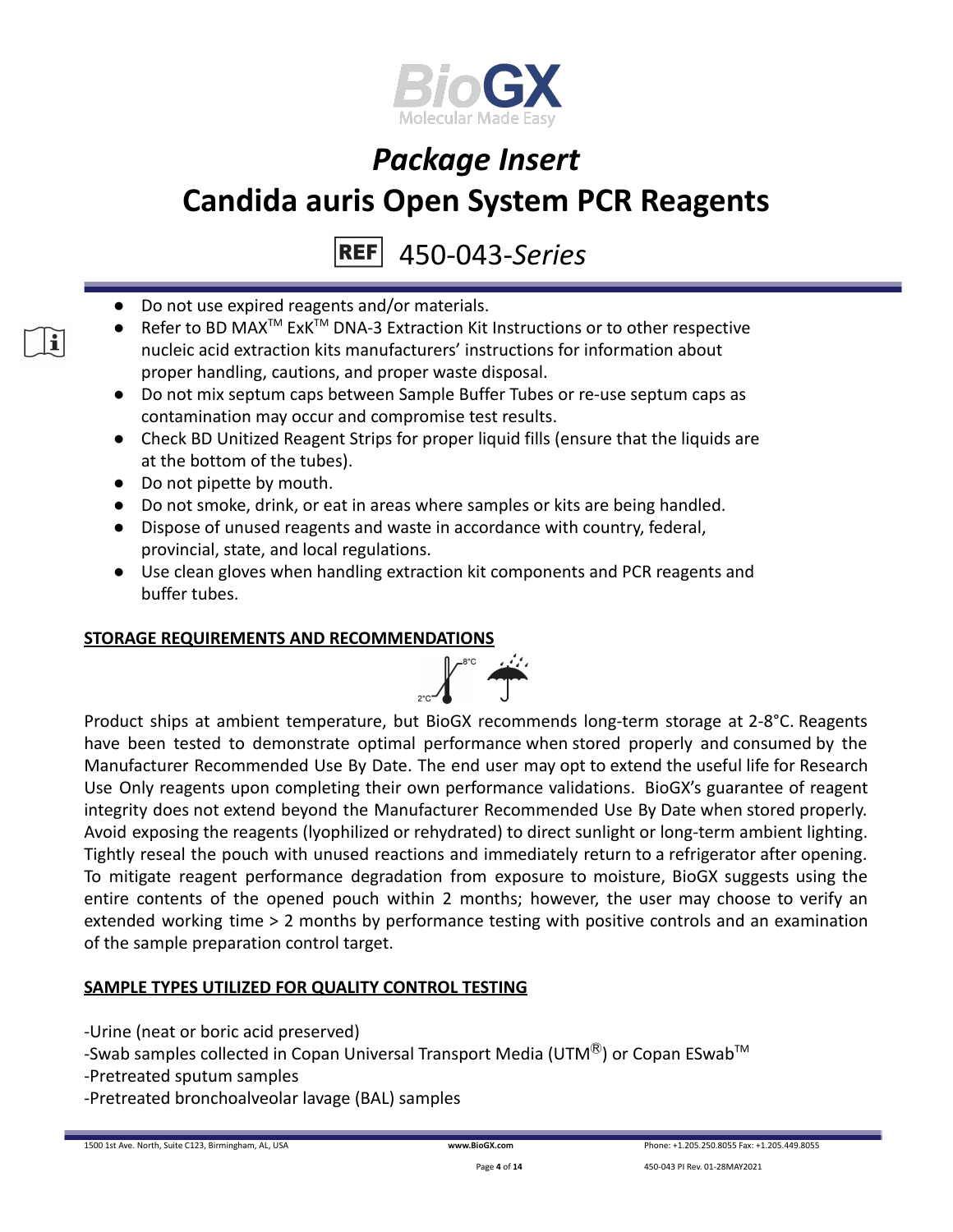

450-043-*Series*

#### **REAGENT OPTICAL CONFIGURATION**

#### **Table 1A.** Optical Channel Configuration for REF 450-043-C-MAX.

| <b>Optical Channel</b><br>(Fluorophore Equivalent) | <b>Target</b> |
|----------------------------------------------------|---------------|
| <b>FAM</b>                                         | Unused        |
| <b>HEX</b>                                         | Unused        |
| Texas Red                                          | Candida auris |
| Cy <sub>5</sub>                                    | Unused        |
| Cy5.5                                              | <b>SPC</b>    |

#### **Table 1B.** Optical Channel Configuration for REF 450-043-LMP.

| <b>Optical Channel</b><br>(Fluorophore Equivalent) | <b>Target</b> |
|----------------------------------------------------|---------------|
| <b>FAM</b>                                         | Unused        |
| <b>HEX</b>                                         | Unused        |
| Texas Red                                          | Candida auris |
| Cy <sub>5</sub>                                    | IAC           |
| Cy5.5                                              | Unused        |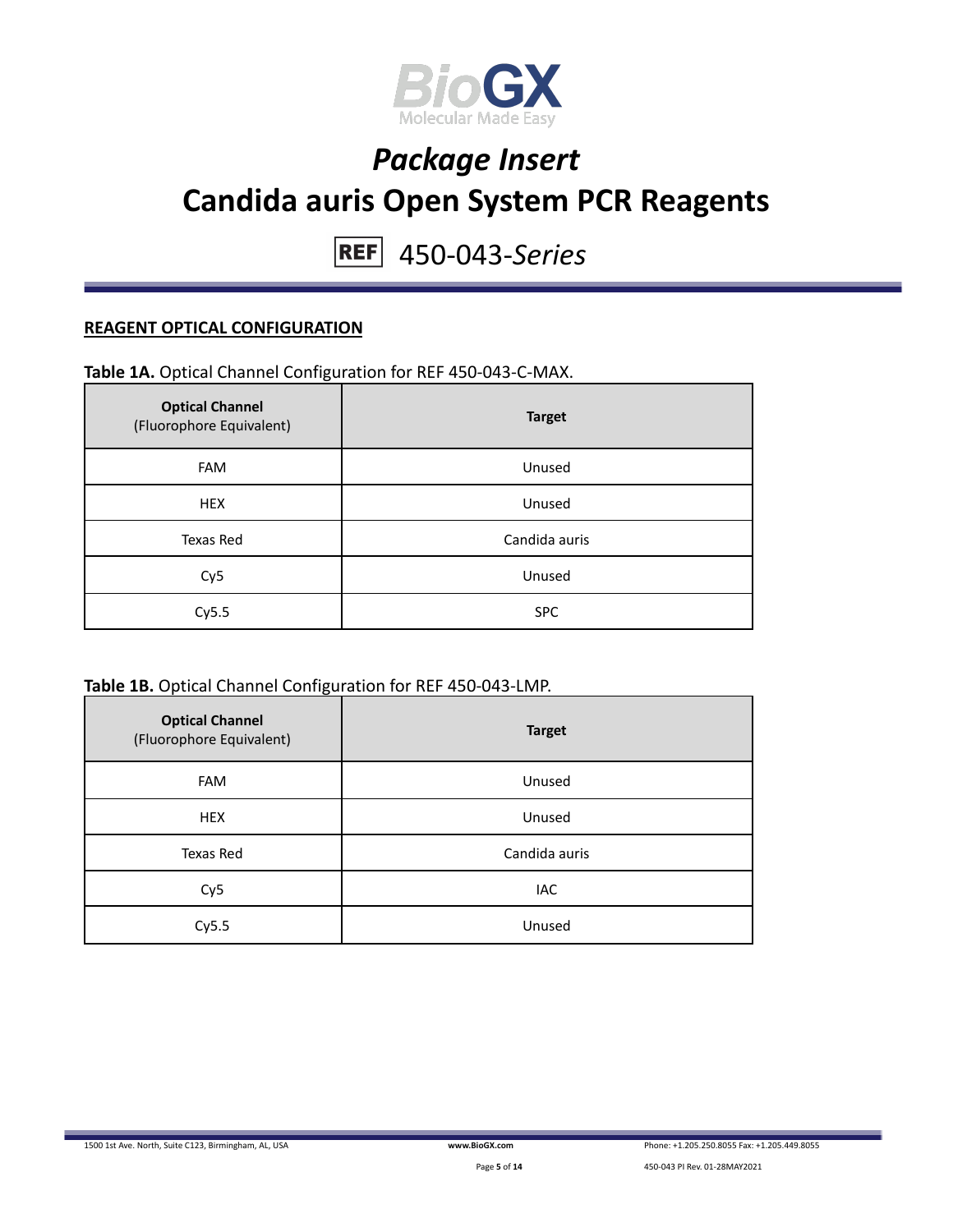

#### 450-043-*Series* **REF**

#### **QUALITY CONTROL AND EXTRACTION TESTING PARAMETERS**

### **BD MAXTM System (BioGX REF: 450-043-C-MAX)**

As a starting point, users can import and install the Electronic User Defined Protocol (eUDP) that utilizes ExK DNA-3 extraction kits onto the BD MAX<sup>™</sup>. BioGX's most current eUDP utilized for quality control of this product can be obtained by sending an email to **[TS@biogx.com](mailto:TS@biogx.com)**. Please refer to the BD MAX<sup>™</sup> user manual<sup>4</sup> for uploading instructions**.**

#### **ABI and Bio-Rad Platforms (BioGX REF: 450-043-LMP)**

As a starting point, users can import and install a PCR run file onto:

- 1. Applied Biosystems QuantStudio<sup>™</sup> 5 (Design & Analysis software version 1.5.1 or later)
- 2. ABI 7500 Fast Dx (SDS software version 1.4 or later)
- 3. Bio-Rad CFX96 Touch<sup>™</sup> (Maestro software version 1.1 or later)
- 4. Bio-Rad CFX384 Touch™ (Maestro software version 1.1 or later)

BioGX's most current ABI QuantStudio<sup>™</sup> 5, ABI 7500 Fast Dx, Bio-Rad CFX96 Touch™, and Bio-Rad CFX384 Touch™ PCR run files utilized for quality control of this product can be obtained by sending an email to **[TS@biogx.com.](mailto:TS@biogx.com)** Please refer to the Applied Biosystems QuantStudio<sup>™</sup> 5 user manual<sup>5</sup> for uploading instructions. Please refer to the ABI 7500 Fast Dx user manual<sup>6</sup> for uploading instructions. Please refer to the Bio-Rad CFX96 Touch<sup>™</sup> user manual<sup>7</sup> for uploading instructions. Please refer to the Bio-Rad CFX384 Touch<sup>™</sup> user manual<sup>7</sup> for uploading instructions.

### **SAMPLE VOLUMES UTILIZED DURING QUALITY CONTROL TESTING**

The end user may choose to validate a different pretreatment method or volume of sample to load other than the sample processing used by BioGX for QC testing as outlined below.

#### **Urine collection (neat urine or boric acid preserved urine)**

#### **BD MAXTM System**

Thoroughly vortex the sample prior to addition to the Sample Buffer Tube (SBT). Pipette 500 μL of neat urine or boric acid preserved urine into the SBT, aseptically place the BD<sup>TM</sup> septum cap on each SBT. Pulse vortex the SBT for 1-3 seconds, and load the SBT into the extraction tray.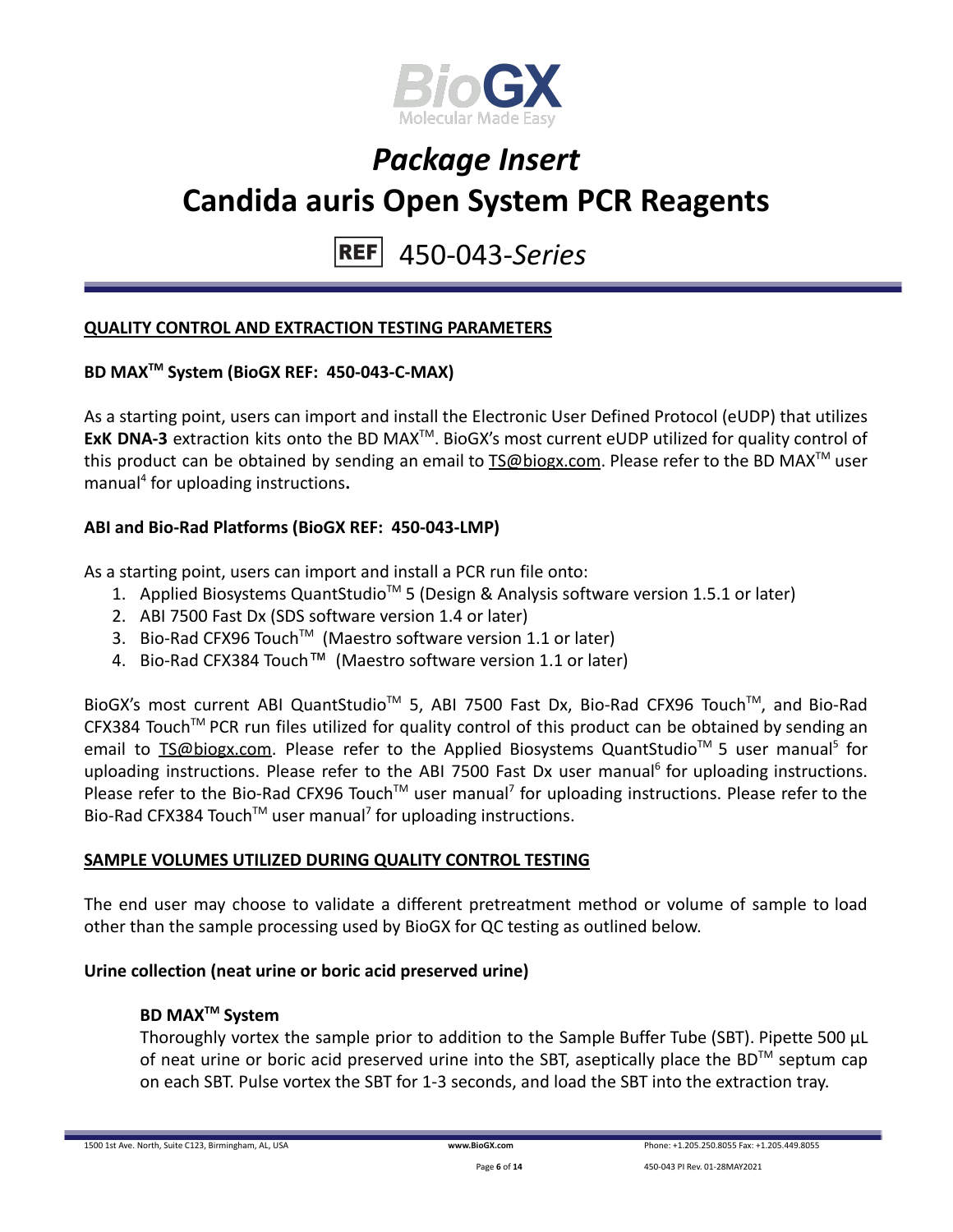

#### 450-043-*Series* **REF**

### **ABI and Bio-Rad Platforms (validated magnetic bead or silica column extraction kits)**

Thoroughly vortex the sample prior to processing. Follow manufacturer recommendations for extraction of appropriate sample volume. Transfer 5 μL to purified nucleic acid to master mix as described in Section: *BioGX Quality Control Test Setup Procedure for ABI and Bio-Rad Platforms.*

#### **Swab sample (3 mL Copan Universal Transport Media (UTM**Ⓡ**))**

#### **BD MAXTM System**

Thoroughly vortex the sample prior to addition to the Sample Buffer Tube (SBT). Pipette 200 μL of sample into the SBT, aseptically place the BD<sup>TM</sup> septum cap on each SBT. Pulse vortex the SBT for 1-3 seconds, and load the SBT into the extraction tray.

#### **ABI and Bio-Rad Platforms (validated magnetic bead or silica column extraction kits)**

Thoroughly vortex the sample prior to processing. Follow manufacturer recommendations for extraction of appropriate sample volume. Transfer 5 μL to purified nucleic acid to master mix as described in Section: *BioGX Quality Control Test Setup Procedure for ABI and Bio-Rad Platforms.*

### **Swab sample (1 mL Copan Universal Transport Media (UTM**Ⓡ**) or 1 mL Copan ESwabTM )**

### **BD MAXTM System**

Thoroughly vortex the sample prior to addition to the Sample Buffer Tube (SBT). Pipette 200 μL of sample into the SBT, aseptically place the BD<sup>™</sup> septum cap on each SBT. Pulse vortex the SBT for 1-3 seconds, and load the SBT into the extraction tray.

#### **ABI and Bio-Rad Platforms (validated magnetic bead or silica column extraction kits)**

Thoroughly vortex the sample prior to processing. Follow manufacturer recommendations for extraction of appropriate sample volume. Transfer 5 μL to purified nucleic acid to master mix as described in Section: *BioGX Quality Control Test Setup Procedure for ABI and Bio-Rad Platforms.*

#### **PRETREATMENT PROCEDURES FOR VISCOUS SAMPLES TYPES (i.e., sputum and BAL)**

**APPROPRIATE LOCKING-CAP TUBES OR A LID-LOCK RACK MUST BE USED WHEN SAMPLES ARE BOILED. THE END USER SHOULD USE APPROPRIATE BIOSAFETY PROTOCOLS (INCLUDING A BIOSAFETY HOOD AND RESPIRATOR) WHEN PROCESSING SPUTUM or BAL SAMPLES THAT POTENTIALLY CONTAIN** *MYCOBACTERIA.*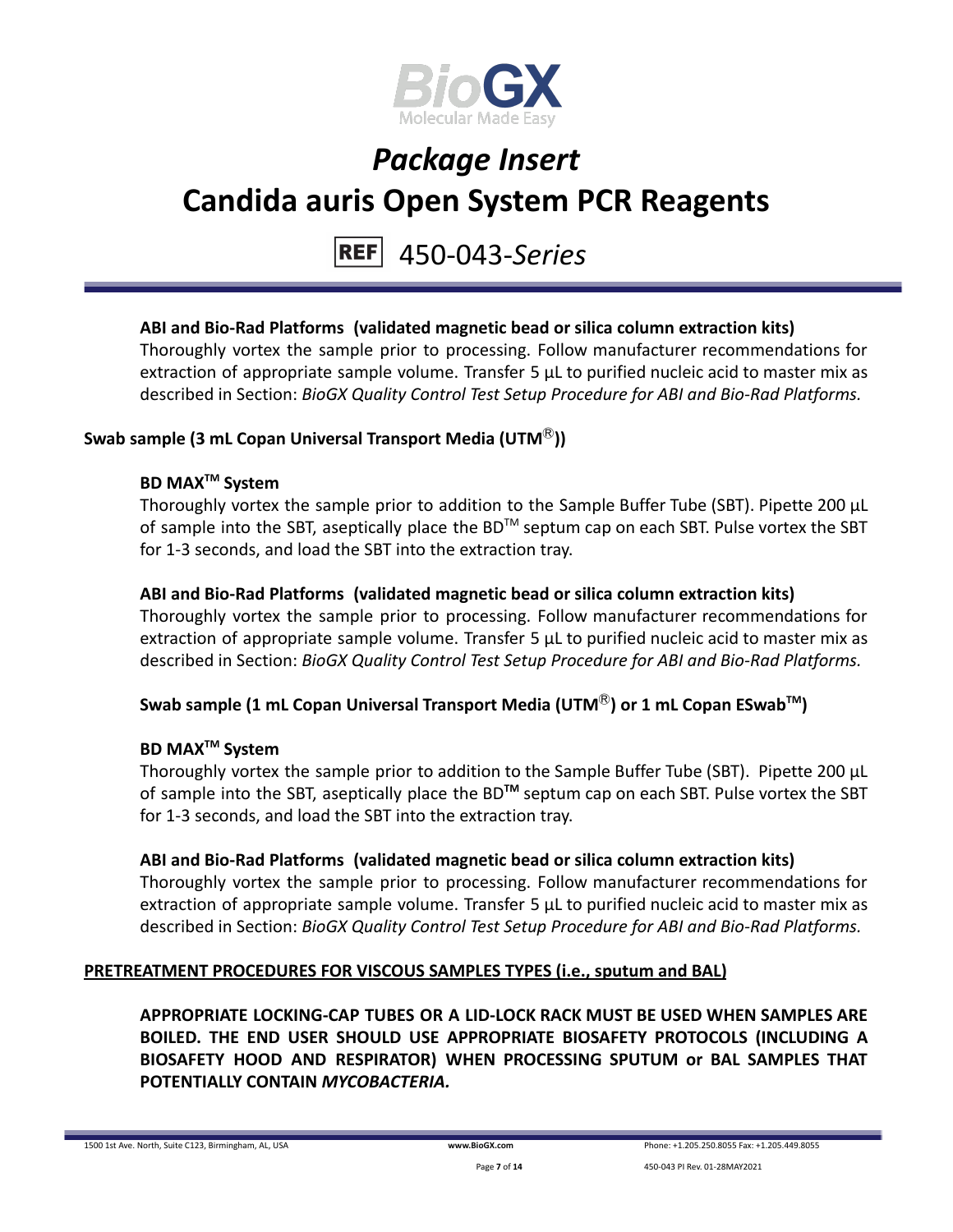

#### 450-043-*Series* **REF**

For viscous samples, the use of a mucolytic agent to reduce viscosity and support efficient DNA extraction is recommended. Examples of three different pretreatment protocols to reduce viscosity of sputum or BAL samples are outlined below. Note: Pretreatment reagents are not included with BioGX 450-043-C-MAX/450-043-LMP.

1. **Proteinase K Pretreatment:** Pellet sample (250 μL sputum or 500 μL BAL) by centrifugation at 20,000 x g for 15 min, decant and wash pellet with 1 mL 20mM Tris HCl pH 8, centrifuge at 20,000 x g for 15 min, decant and add 250 μL of Proteinase K solution (1 mg/mL), incubate at 56°- 65°C for 30 minutes. After Proteinase K digestion, heat to 100°C for 10-15 minutes. Allow for cooling to room temperature.

### **BD MAXTM System**

Once the pretreated sample has cooled to ambient temperature, pipette 200 μL of pretreated sample into the BD MAX<sup>™</sup> Sample Buffer Tube (SBT), aseptically place the BD<sup>™</sup> septum cap on each SBT. Pulse vortex the SBT for 1-3 seconds, and load the SBT into the extraction tray.

**ABI and Bio-Rad Platforms (validated magnetic bead or silica column extraction kits)** Once the pretreated sample has cooled to ambient temperature, follow manufacturer recommendations for extraction of appropriate sample volume of pretreated sample into validated magnetic-bead or silica column extraction device and proceed with nucleic acid purification.

2. **Copan SL solution Pretreatment:** (Copan catalog #099CE.A) is a mucolytic agent that supports rapid digestion but does not provide decontamination of natural flora. Manufacturer recommendations should be followed. Depending on the mucopolysaccharide content of the sample, incubation time can range from 15 minutes to 120 minutes.

### **BD MAXTM System**

Pipette 200  $\mu$ L of pretreated sample into the BD MAX<sup>TM</sup> Sample Buffer Tube (SBT), aseptically place the BD<sup>TM</sup> septum cap on each SBT. Pulse vortex the SBT for 1-3 seconds, and load the SBT into the extraction tray.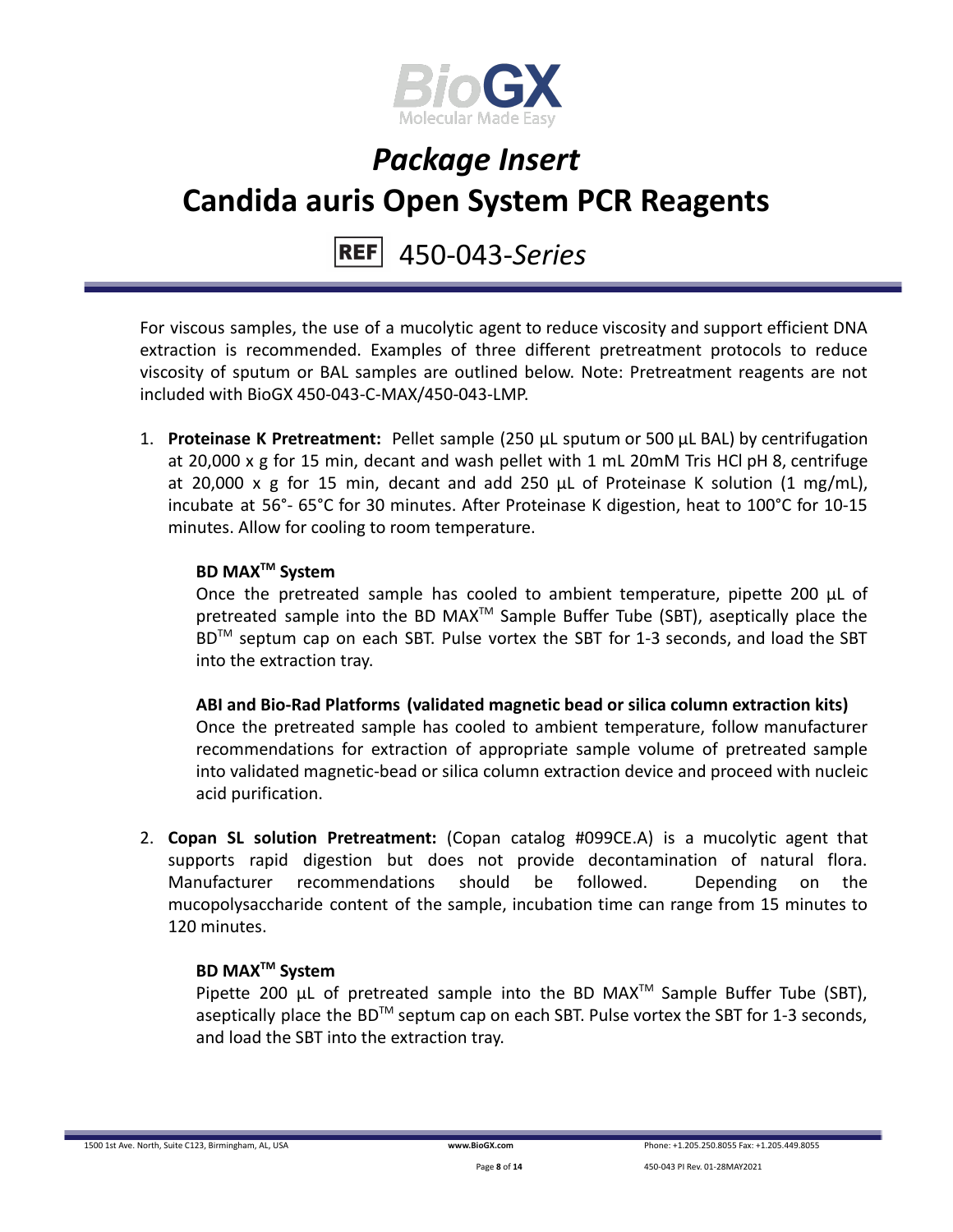

### 450-043-*Series*

**ABI and Bio-Rad Platforms (validated magnetic bead or silica column extraction kits)** Follow manufacturer recommendations for extraction of appropriate sample volume of pretreated sample into validated magnetic-bead or silica column extraction device and proceed with nucleic acid purification.

3. **BD BBL**Ⓡ **MycoPrepTM Pretreatment:** (BD catalog # 240862) supports both mucolytic digestion and decontamination of natural flora. Manufacturer recommendations for BD BBL<sup>®</sup> MycoPrep<sup>™</sup> should be followed. Depending on the mucopolysaccharide content of the sample, incubation time can range from 15 minutes to 30 minutes.

### **BD MAXTM System**

Pipette 200  $\mu$ L of pretreated sample into the BD MAX<sup>TM</sup> Sample Buffer Tube (SBT), aseptically place the BD<sup>TM</sup> septum cap on each SBT. Pulse vortex the SBT for 1-3 seconds, and load the SBT into the extraction tray.

**ABI and Bio-Rad Platforms (validated magnetic bead or silica column extraction kits)** Follow manufacturer recommendations for extraction of appropriate sample volume of pretreated sample into validated magnetic-bead or silica column extraction device and proceed with nucleic acid purification.

#### **BioGX QUALITY CONTROL TEST SETUP PROCEDURE**

### **BD MAXTM System Quality Control Test Setup**

#### **Loading a Sample Buffer Tube (SBT)**

- 1. Add the appropriate sample volume to each SBT.
- 2. Aseptically place  $BD^{TM}$  septum cap on each SBT.
- 3. Vortex the SBT for 1-3 seconds.
- 4. Load the SBT into the extraction tray.

**WEAR NITRILE GLOVES WHEN HANDLING LYOPHILIZED REAGENTS TO REDUCE THE GENERATION OF STATIC CHARGES. DO NOT USE LATEX GLOVES.**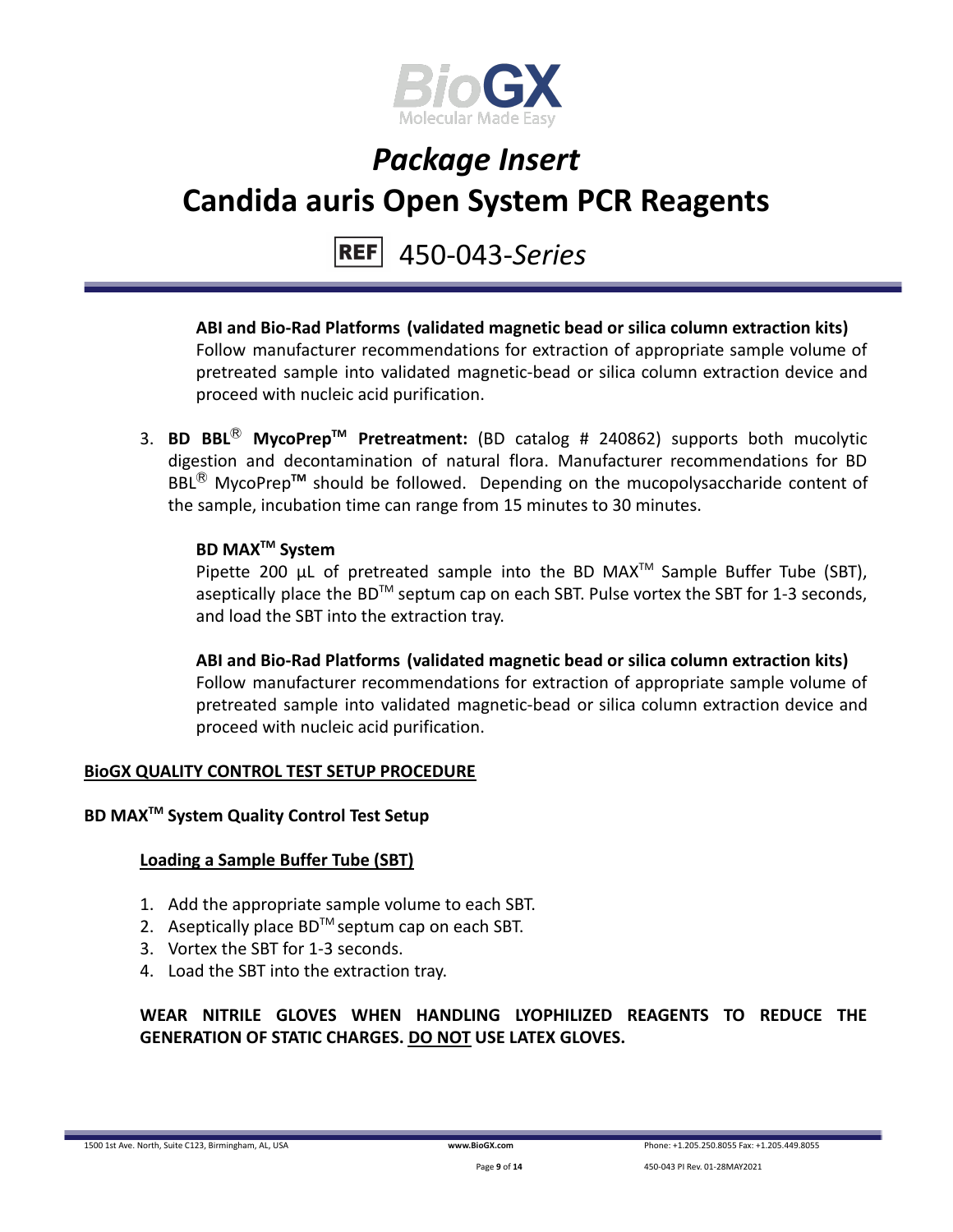

450-043-*Series* **REF** 

#### **Assembly of BD MAX Extraction Strips and BioGX Reagents**

- 1. Choose the appropriate BD MAX<sup>TM</sup> extraction kit (see above). DO NOT use BD MAX<sup>TM</sup> master mix or the blank 0.3 mL conical tubes that come with the extraction kit.
- 2. Load the selected extraction cartridges into the extraction tray, 1 per sample to be tested.
- 3. Snap one BD MAX<sup>™</sup> ExK<sup>™</sup> DNA Extraction tube into snap-in position 1 (Snap-1) of each extraction strip (**Figure 1**).
- 4. Snap one BioGX Sample-Ready™ lyophilized reagent tube into position 2 (Snap-2) of each extraction strip. Check to make sure the lyophilized cake is at the bottom of the tube prior to inserting into the strip. The funnel-shaped cake may be in any orientation  $(v, >, \land, <)$ .
- 5. Snap one BioGX Rehydration Buffer tube into position 3 (Snap-3) of each extraction strip. Check to make sure the buffer is at the bottom of the tube prior to inserting into the strip. Position 4 (Snap-4) will remain empty.
- 6. Lift the tray and briefly examine the bottom of each strip to ensure all reagents are at the bottom of each tube and bubbles are not present in Extraction buffer reservoirs.
- 7. Proceed with worklist generation and sample loading per BD MAX $^{TM}$  operating instructions. Select the appropriate User Defined Protocol (UDP). Load the extraction tray and, if necessary, a new PCR card into the instrument, close the door, and click "Start Run."
- 8. Analyze the results by opening the completed run file in the "Results" tab.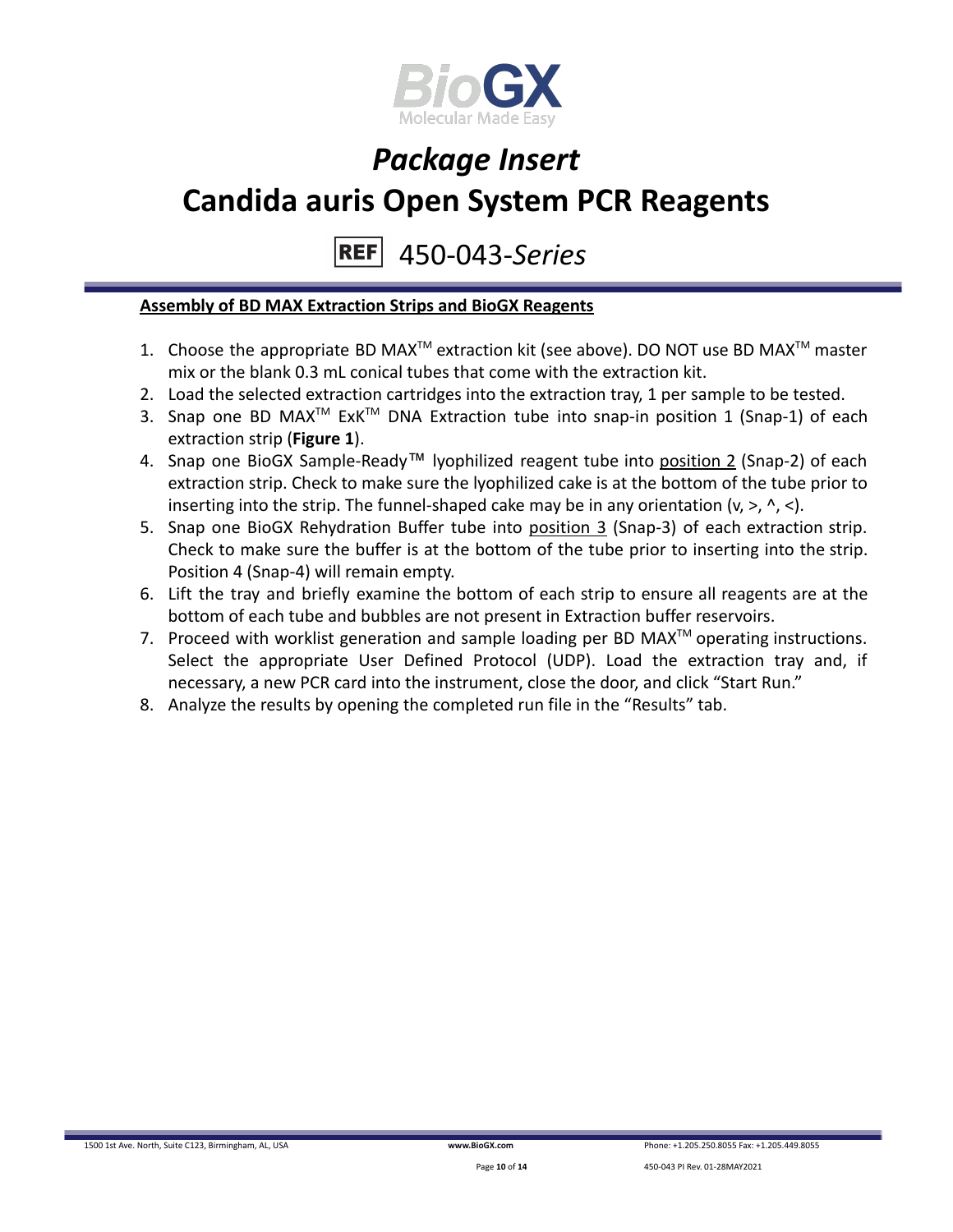

450-043-*Series* **REF** 



**Figure 1.** Diagram of BD MAX**TM** ExK**TM** 4-snap Unitized Reagent Strips.

#### **Important Note**

Always first insert all Snap-1 tubes, then all Snap-2 tubes, then all Snap-3 tubes. The Snap 4 position will remain empty unless the user has set up the reagent to run in dual master mix mode. Approximately 25 µL of extracted nucleic acid remains in the position 3 tube after extraction. This may be removed and saved for further analyses after the run has been completed.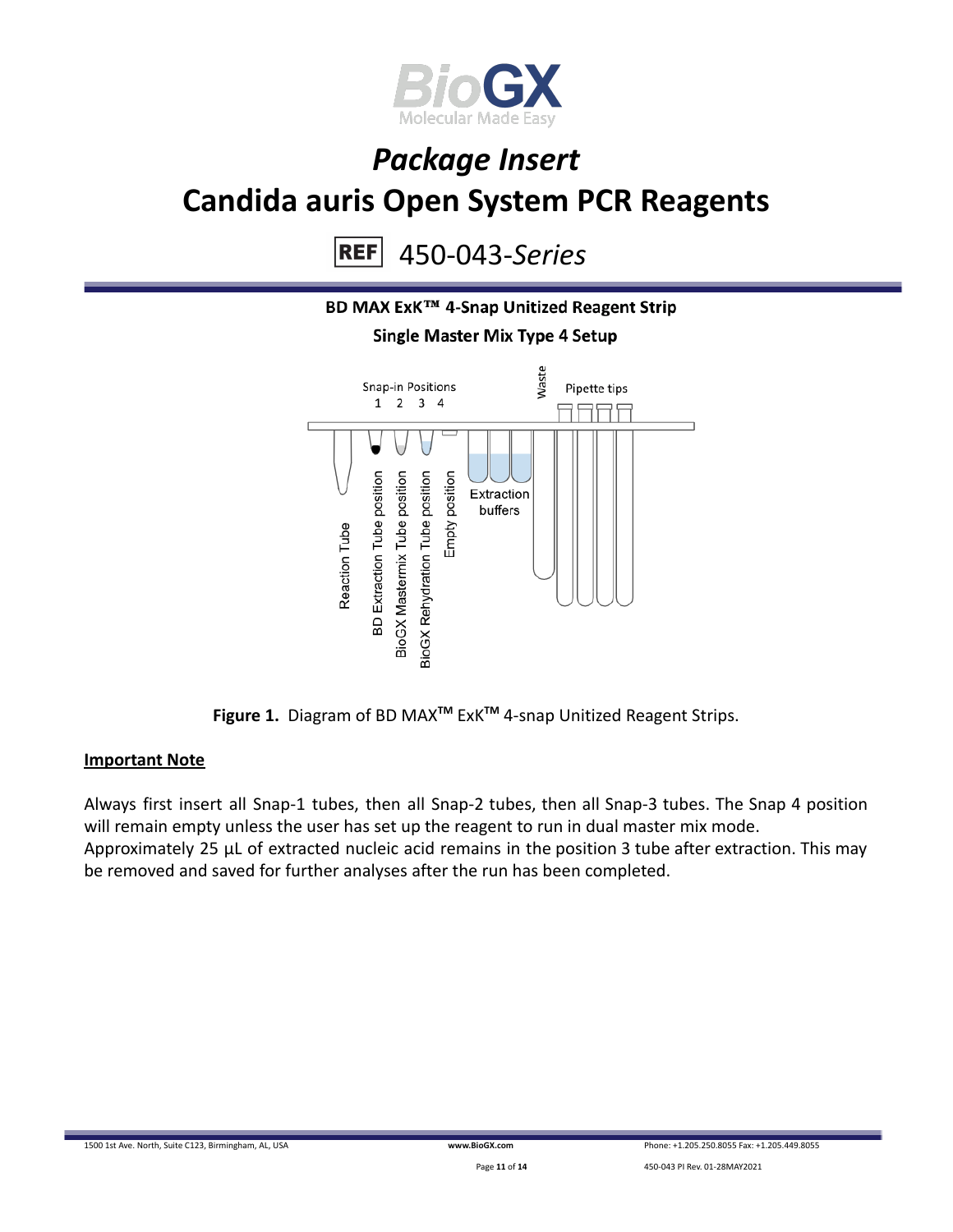

450-043-*Series* **REF** 

**ABI and Bio-Rad Platforms Quality Control Test Setup**

### **WEAR NITRILE GLOVES WHEN HANDLING LYOPHILIZED REAGENTS TO REDUCE THE GENERATION OF STATIC CHARGES. DO NOT USE LATEX GLOVES.**

#### **Assembly of BioGX Reagents**

1. Prepare the appropriate number of 8-tube PCR strips, 96-well or 384-well PCR plates.

2. Transfer 40 μL of molecular grade water to one vial of lyophilized BioGX reagents. The rehydrated master mix is more than sufficient for 4 samples to be tested.

Note: 8-tube strips containing reagents ARE NOT compatible with ABI QuantStudio<sup>™</sup> 5, ABI 7500 Fast Dx, Bio-Rad CFX96 Touch™ and Bio-Rad CFX384 Touch™ Platforms. Rehydrated master mix must be transferred to 8-tube PCR strips, 96-well or 384-well PCR plates compatible with appropriate instruments.

3. Mix by gently pipetting up and down. (IMPORTANT: Keep rehydrated master mix in a cold block or on ice if setup cannot not be completed within 20 minutes. If the rehydrated master mix cannot be used immediately, it can be capped and stored up to 24 hours at 2-8°C, protected from light).

4. Transfer 10 μL of rehydrated master mix to the bottom of 4 empty wells.

5. To each well containing 10 μL of rehydrated master mix, add 5 μL of extracted sample.

- 6. Affix the appropriate optical caps or optical plate seals.
- 7. Pulse spin the sealed PCR plate or tube to mix and bring liquid to the bottom.

8. Load 8-tube PCR strips or 96-well PCR plates into the real-time PCR platform and start the run. Avoid unnecessary delay once tubes/plates are loaded into the real-time PCR instrument.

#### **ASSAY PERFORMANCE**

All BioGX Research Use Only products are designed to detect 20 copies or less of the target nucleic acid per reaction.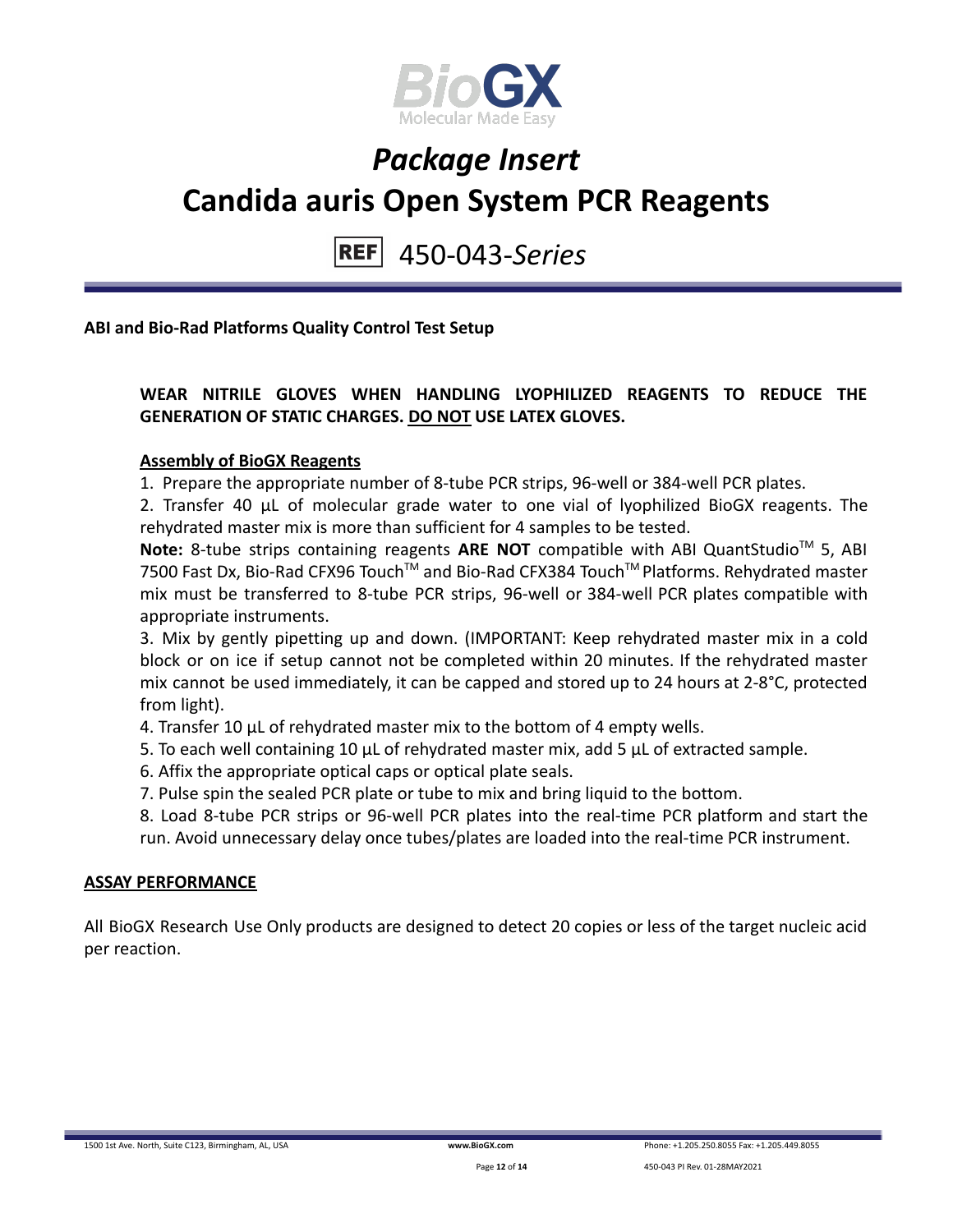

## 450-043-*Series*

#### **INTERPRETATION OF RESULTS**

#### **Table 2.** Multiplex PCR Results Interpretation for 450-043-*Series*.

| Candida auris | <b>IAC or SPC</b>        | Interpretation         |
|---------------|--------------------------|------------------------|
| +             | +/-                      | Candida auris POSITIVE |
| ۰             | +                        | Candida auris NEGATIVE |
| -             | $\overline{\phantom{a}}$ | Unresolved*            |

\*Failed PCR due to inhibition, reagent failure or incorrect assembly of PCR reaction.

#### **REFERENCES**

- 1. Leach, L., Y. Zhu, and S. Chaturvedi. "Development and validation of a real-time PCR assay for rapid detection of Candida auris from surveillance samples." Journal of clinical microbiology 56.2 (2018).
- 2. Clinical and Laboratory Standards Institute. Protection of laboratory workers from occupationally acquired infections; Approved Guideline. Document M29 (Refer to the latest edition).
- 3. Centers for Disease Control and Prevention and National Institutes of Health. Biosafety in Microbiological and Biomedical Laboratories. Choosewood L.C. and Wilson D.E. (eds) (2009). HHS Publication No. (CDC) 21-1112.
- 4. BD MAX<sup>™</sup> System User's Manual (refer to the latest revision) BD Life Sciences, Sparks, Maryland 21152 USA.
- 5. QuantStudioTM Design and Analysis software User Guide, ThermoFisher Scientific, Waltham, Massachusetts, USA (Refer to the latest version).
- 6. Applied Biosystems 7500 Fast Dx Real-Time PCR Instrument Instructions for Use (2012). Life Technologies Holdings Pte Ltd, Singapore. Publication Part Number 4406991 [Rev. E].
- 7. CFX96 Touch, CFX96 Touch Deep Well, CFX Connect, and CFX384 Touch Systems Instruction Manual (refer to the latest version), Bio-Rad Laboratories, Inc., Hercules, California, USA (Refer to the latest version).

#### **Please call BioGX or email info@biogx.com with any questions you may have regarding this product.**

| -88<br>Rev. I | <b>Effective Date</b> | <b>Summary of Changes</b><br>. . |
|---------------|-----------------------|----------------------------------|
| 01            | 28 MAY 2021           | .<br>Initial<br>`Release.        |

1500 1st Ave. North, Suite C123, Birmingham, AL, USA **[www.BioGX.com](http://www.biogx.com/eu)** Phone: +1.205.250.8055 Fax: +1.205.449.8055